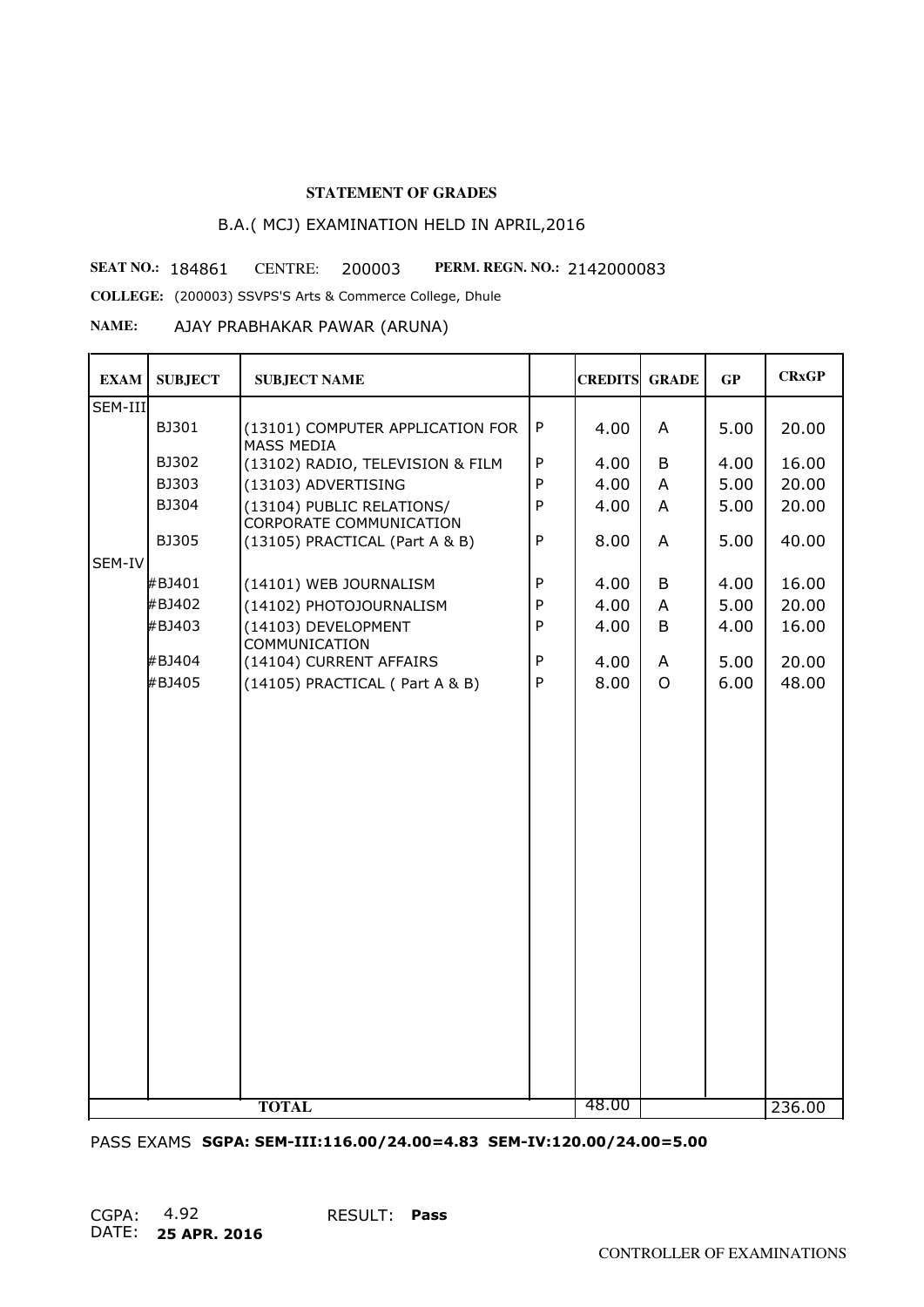# B.A.( MCJ) EXAMINATION HELD IN APRIL,2016

**SEAT NO.: 184870 CENTRE: 200003 PERM. REGN. NO.:** 

PERM. REGN. NO.: 2142000087

**COLLEGE:** (200003) SSVPS'S Arts & Commerce College, Dhule

**NAME:** LANDGE ROHIT SUNIL (ALKA)

| <b>EXAM</b> | <b>SUBJECT</b> | <b>SUBJECT NAME</b>                                         |              | <b>CREDITS</b> | <b>GRADE</b>   | GP   | <b>CR<sub>xGP</sub></b> |
|-------------|----------------|-------------------------------------------------------------|--------------|----------------|----------------|------|-------------------------|
| SEM-III     |                |                                                             |              |                |                |      |                         |
|             | BJ301          | (13101) COMPUTER APPLICATION FOR<br>MASS MEDIA              | P            | 4.00           | B              | 4.00 | 16.00                   |
|             | BJ302          | (13102) RADIO, TELEVISION & FILM                            | ${\sf P}$    | 4.00           | B              | 4.00 | 16.00                   |
|             | BJ303          | (13103) ADVERTISING                                         | $\mathsf{P}$ | 4.00           | A              | 5.00 | 20.00                   |
|             | BJ304          | (13104) PUBLIC RELATIONS/<br><b>CORPORATE COMMUNICATION</b> | $\mathsf{P}$ | 4.00           | $\overline{A}$ | 5.00 | 20.00                   |
|             | BJ305          | (13105) PRACTICAL (Part A & B)                              | $\mathsf{P}$ | 8.00           | B              | 4.00 | 32.00                   |
| SEM-IV      |                |                                                             |              |                |                |      |                         |
|             | #BJ401         | (14101) WEB JOURNALISM                                      | $\mathsf{P}$ | 4.00           | A              | 5.00 | 20.00                   |
|             | #BJ402         | (14102) PHOTOJOURNALISM                                     | $\mathsf{P}$ | 4.00           | B              | 4.00 | 16.00                   |
|             | #BJ403         | (14103) DEVELOPMENT<br>COMMUNICATION                        | $\mathsf{P}$ | 4.00           | $\mathsf{C}$   | 3.00 | 12.00                   |
|             | #BJ404         | (14104) CURRENT AFFAIRS                                     | $\mathsf{P}$ | 4.00           | $\mathsf{C}$   | 3.00 | 12.00                   |
|             | #BJ405         | (14105) PRACTICAL (Part A & B)                              | $\mathsf{P}$ | 8.00           | $\overline{A}$ | 5.00 | 40.00                   |
|             |                |                                                             |              |                |                |      |                         |
|             |                |                                                             |              |                |                |      |                         |
|             |                |                                                             |              |                |                |      |                         |
|             |                |                                                             |              |                |                |      |                         |
|             |                |                                                             |              |                |                |      |                         |
|             |                |                                                             |              |                |                |      |                         |
|             |                |                                                             |              |                |                |      |                         |
|             |                | <b>TOTAL</b>                                                |              | 48.00          |                |      | 204.00                  |

PASS EXAMS **SGPA: SEM-III:104.00/24.00=4.33 SEM-IV:100.00/24.00=4.17**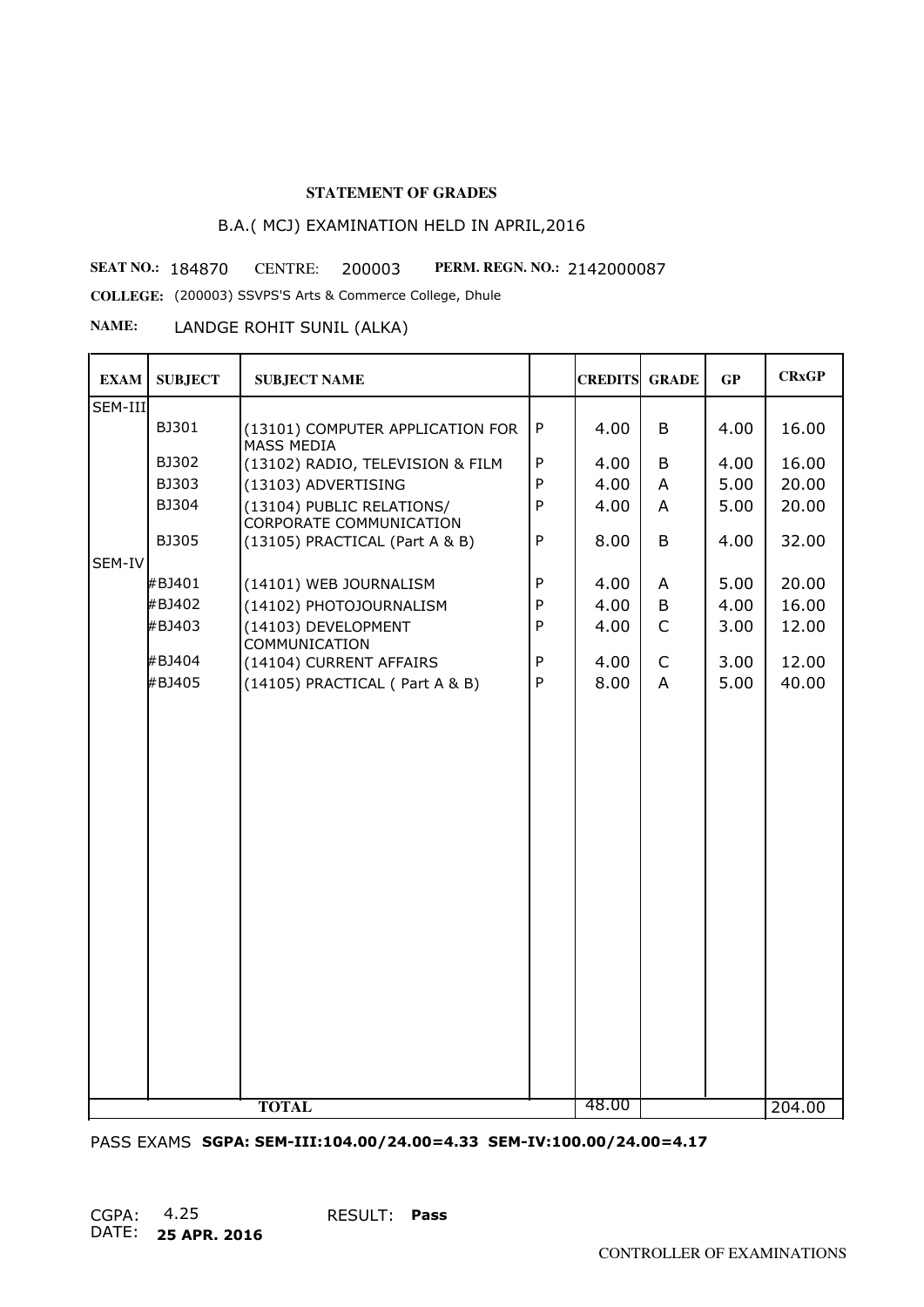# B.A.( MCJ) EXAMINATION HELD IN APRIL,2016

PERM. REGN. NO.: 2142000090 **SEAT NO.: 184876 CENTRE: 200003 PERM. REGN. NO.:** 

**COLLEGE:** (200003) SSVPS'S Arts & Commerce College, Dhule

**NAME:** PATIL MAYUR SUNIL (ANITA)

| <b>EXAM</b> | <b>SUBJECT</b> | <b>SUBJECT NAME</b>                                         |              | <b>CREDITS GRADE</b> |              | GP   | <b>CRxGP</b> |
|-------------|----------------|-------------------------------------------------------------|--------------|----------------------|--------------|------|--------------|
| SEM-III     |                |                                                             |              |                      |              |      |              |
|             | BJ301          | (13101) COMPUTER APPLICATION FOR<br><b>MASS MEDIA</b>       | $\mathsf{P}$ | 4.00                 | D            | 2.00 | 8.00         |
|             | #BJ302         | (13102) RADIO, TELEVISION & FILM                            | $\mathsf F$  | 4.00                 | F            | 0.00 | 0.00         |
|             | BJ303          | (13103) ADVERTISING                                         | P            | 4.00                 | $\mathsf{C}$ | 3.00 | 12.00        |
|             | BJ304          | (13104) PUBLIC RELATIONS/<br><b>CORPORATE COMMUNICATION</b> | $\mathsf{P}$ | 4.00                 | D            | 2.00 | 8.00         |
|             | BJ305          | (13105) PRACTICAL (Part A & B)                              | $\mathsf{P}$ | 8.00                 | B            | 4.00 | 32.00        |
| SEM-IV      |                |                                                             |              |                      |              |      |              |
|             | #BJ401         | (14101) WEB JOURNALISM                                      | $\mathsf{P}$ | 4.00                 | E            | 1.00 | 4.00         |
|             | #BJ402         | (14102) PHOTOJOURNALISM                                     | F            | 4.00                 | F            | 0.00 | 0.00         |
|             | #BJ403         | (14103) DEVELOPMENT<br>COMMUNICATION                        | $\mathsf{P}$ | 4.00                 | D            | 2.00 | 8.00         |
|             | #BJ404         | (14104) CURRENT AFFAIRS                                     | P            | 4.00                 | $\mathsf{C}$ | 3.00 | 12.00        |
|             | #BJ405         | (14105) PRACTICAL (Part A & B)                              | $\mathsf{P}$ | 8.00                 | B            | 4.00 | 32.00        |
|             |                |                                                             |              |                      |              |      |              |
|             |                | <b>TOTAL</b>                                                |              | 48.00                |              |      | 116.00       |

PASS EXAMS **SGPA: SEM-III:60.00/24.00=2.50 SEM-IV:56.00/24.00=2.33**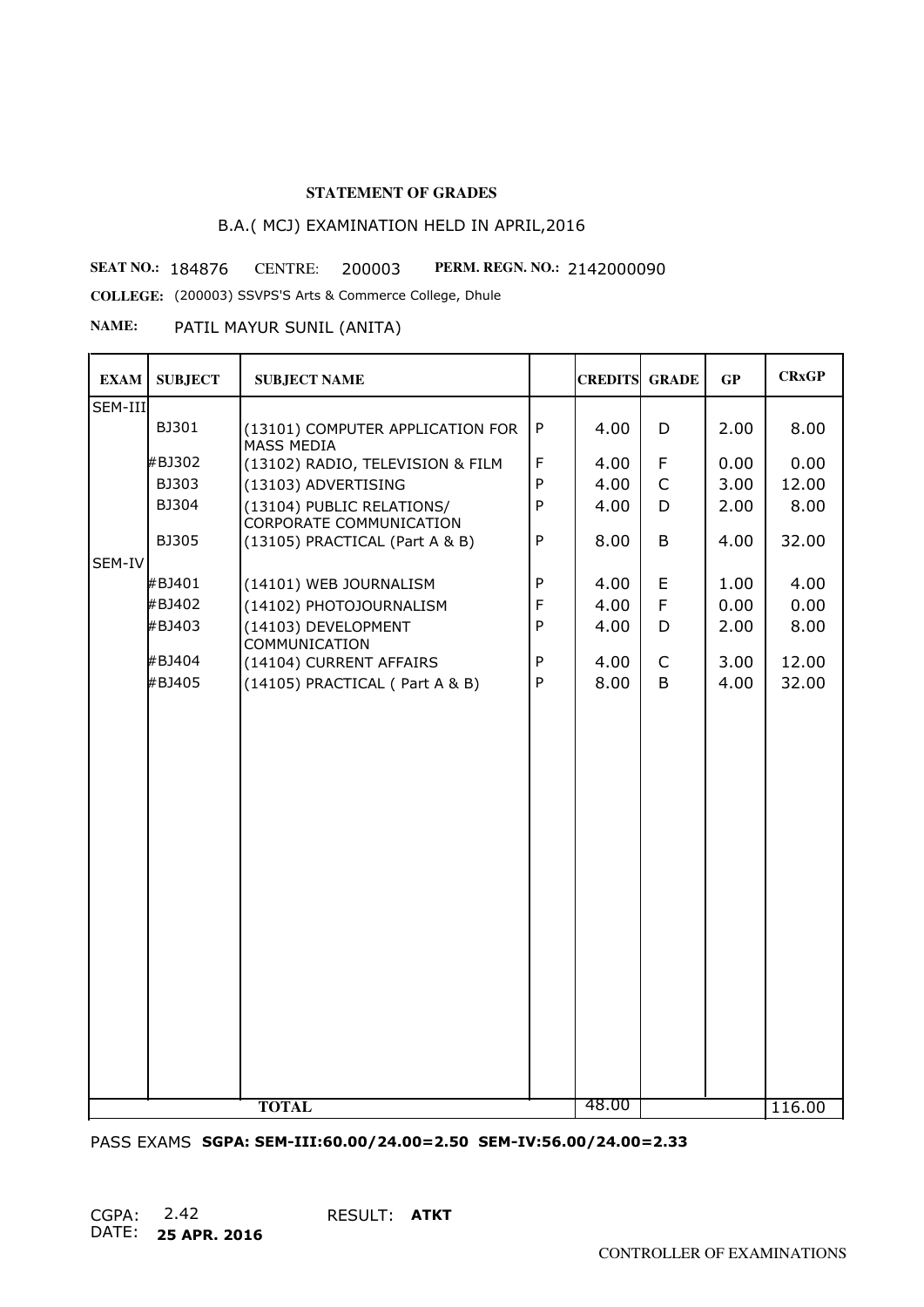# B.A.( MCJ) EXAMINATION HELD IN APRIL,2016

**SEAT NO.: 184877 CENTRE: 200003 PERM. REGN. NO.:** 

PERM. REGN. NO.: 2142000091 **COLLEGE:** (200003) SSVPS'S Arts & Commerce College, Dhule

**NAME:** PATIL SAGAR POPAT (MANGALBAI)

| <b>EXAM</b> | <b>SUBJECT</b> | <b>SUBJECT NAME</b>                                         |              | <b>CREDITS GRADE</b> |                | GP   | <b>CRxGP</b> |
|-------------|----------------|-------------------------------------------------------------|--------------|----------------------|----------------|------|--------------|
| SEM-III     |                |                                                             |              |                      |                |      |              |
|             | BJ301          | (13101) COMPUTER APPLICATION FOR<br><b>MASS MEDIA</b>       | ${\sf P}$    | 4.00                 | B              | 4.00 | 16.00        |
|             | BJ302          | (13102) RADIO, TELEVISION & FILM                            | $\mathsf{P}$ | 4.00                 | B              | 4.00 | 16.00        |
|             | BJ303          | (13103) ADVERTISING                                         | $\mathsf{P}$ | 4.00                 | $\overline{A}$ | 5.00 | 20.00        |
|             | BJ304          | (13104) PUBLIC RELATIONS/<br><b>CORPORATE COMMUNICATION</b> | $\mathsf{P}$ | 4.00                 | $\overline{O}$ | 6.00 | 24.00        |
|             | BJ305          | (13105) PRACTICAL (Part A & B)                              | $\mathsf{P}$ | 8.00                 | A              | 5.00 | 40.00        |
| SEM-IV      |                |                                                             |              |                      |                |      |              |
|             | #BJ401         | (14101) WEB JOURNALISM                                      | $\mathsf{P}$ | 4.00                 | A              | 5.00 | 20.00        |
|             | #BJ402         | (14102) PHOTOJOURNALISM                                     | P            | 4.00                 | $\overline{A}$ | 5.00 | 20.00        |
|             | #BJ403         | (14103) DEVELOPMENT<br>COMMUNICATION                        | $\mathsf{P}$ | 4.00                 | A              | 5.00 | 20.00        |
|             | #BJ404         | (14104) CURRENT AFFAIRS                                     | P            | 4.00                 | A              | 5.00 | 20.00        |
|             | #BJ405         | (14105) PRACTICAL (Part A & B)                              | P            | 8.00                 | $\Omega$       | 6.00 | 48.00        |
|             |                |                                                             |              |                      |                |      |              |
|             |                | <b>TOTAL</b>                                                |              | 48.00                |                |      | 244.00       |

PASS EXAMS **SGPA: SEM-III:116.00/24.00=4.83 SEM-IV:128.00/24.00=5.33**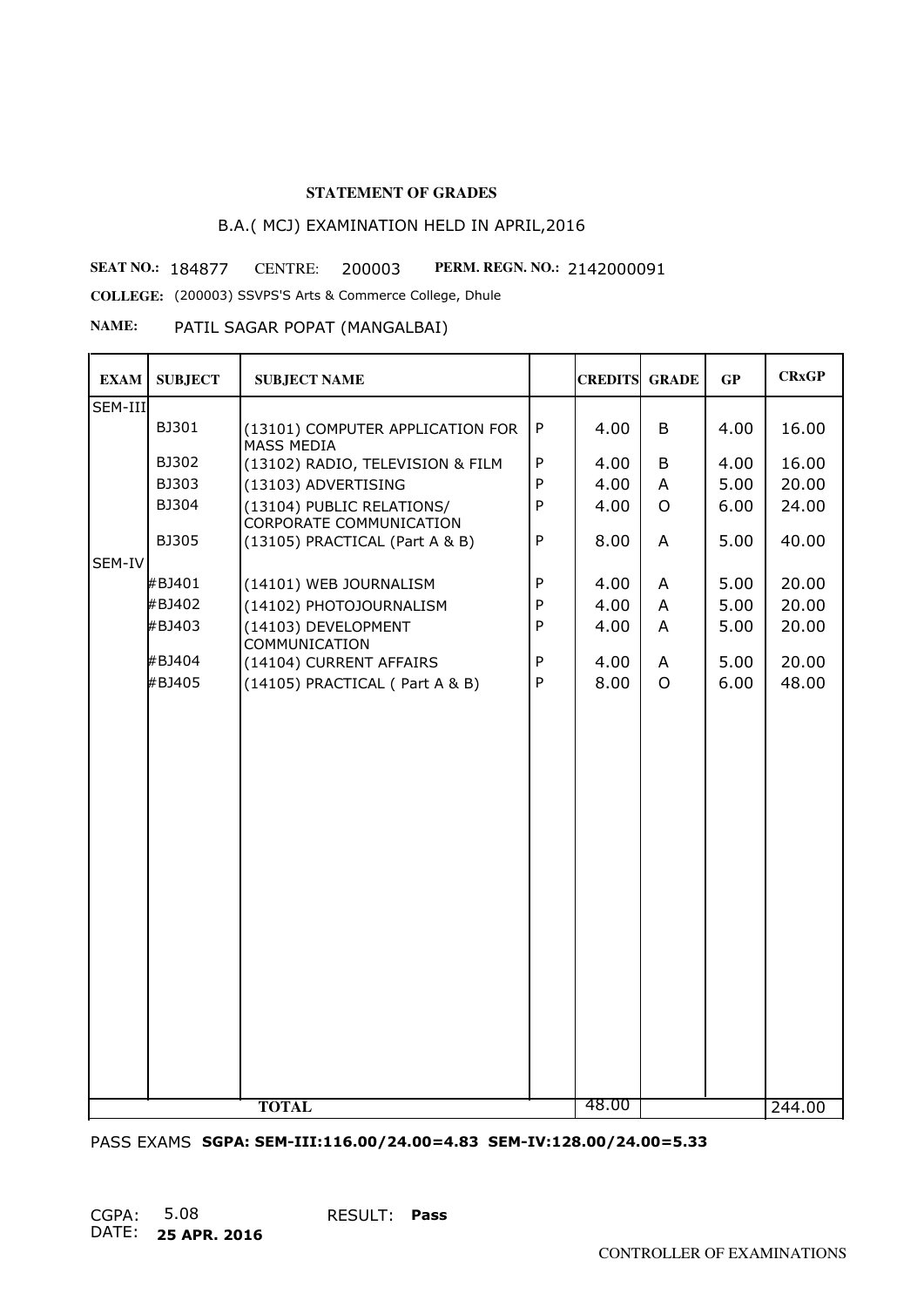## B.A.( MCJ) EXAMINATION HELD IN APRIL,2016

**SEAT NO.: 184881 CENTRE: 200003 PERM. REGN. NO.:** 

PERM. REGN. NO.: 2142000092

**COLLEGE:** (200003) SSVPS'S Arts & Commerce College, Dhule

#### **NAME:** PINJARI AAMIN BHATU (PAKIJA)

| <b>EXAM</b> | <b>SUBJECT</b> | <b>SUBJECT NAME</b>                                         |              | <b>CREDITS GRADE</b> |                | GP   | <b>CRxGP</b> |
|-------------|----------------|-------------------------------------------------------------|--------------|----------------------|----------------|------|--------------|
| SEM-III     |                |                                                             |              |                      |                |      |              |
|             | BJ301          | (13101) COMPUTER APPLICATION FOR<br>MASS MEDIA              | $\mathsf{P}$ | 4.00                 | A              | 5.00 | 20.00        |
|             | BJ302          | (13102) RADIO, TELEVISION & FILM                            | P            | 4.00                 | $\mathsf{C}$   | 3.00 | 12.00        |
|             | BJ303          | (13103) ADVERTISING                                         | P            | 4.00                 | A              | 5.00 | 20.00        |
|             | BJ304          | (13104) PUBLIC RELATIONS/<br><b>CORPORATE COMMUNICATION</b> | $\mathsf{P}$ | 4.00                 | A              | 5.00 | 20.00        |
|             | BJ305          | (13105) PRACTICAL (Part A & B)                              | P            | 8.00                 | A              | 5.00 | 40.00        |
| SEM-IV      |                |                                                             |              |                      |                |      |              |
|             | #BJ401         | (14101) WEB JOURNALISM                                      | P            | 4.00                 | B              | 4.00 | 16.00        |
|             | #BJ402         | (14102) PHOTOJOURNALISM                                     | P            | 4.00                 | $\mathsf{C}$   | 3.00 | 12.00        |
|             | #BJ403         | (14103) DEVELOPMENT<br>COMMUNICATION                        | $\mathsf{P}$ | 4.00                 | B              | 4.00 | 16.00        |
|             | #BJ404         | (14104) CURRENT AFFAIRS                                     | P            | 4.00                 | B              | 4.00 | 16.00        |
|             | #BJ405         | (14105) PRACTICAL (Part A & B)                              | P            | 8.00                 | $\overline{A}$ | 5.00 | 40.00        |
|             |                |                                                             |              |                      |                |      |              |
|             |                | <b>TOTAL</b>                                                |              | 48.00                |                |      | 212.00       |

PASS EXAMS **SGPA: SEM-III:112.00/24.00=4.67 SEM-IV:100.00/24.00=4.17**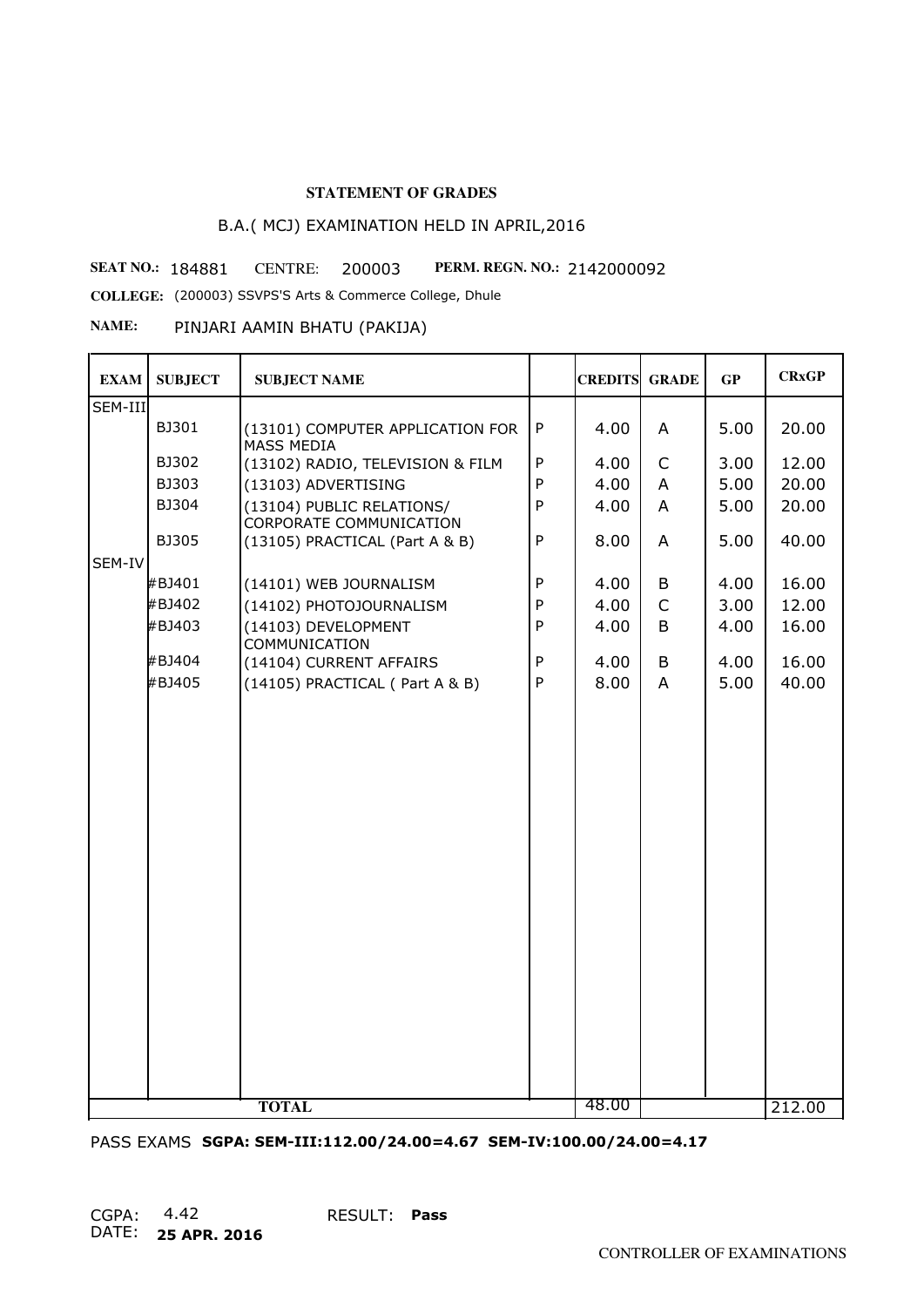## B.A.( MCJ) EXAMINATION HELD IN APRIL,2016

PERM. REGN. NO.: 2142000094 **SEAT NO.: 184887 CENTRE: 200003 PERM. REGN. NO.:** 

**COLLEGE:** (200003) SSVPS'S Arts & Commerce College, Dhule

**NAME:** SONAR KAUSTUBH RAJENDRA (MANISHA)

| <b>EXAM</b> | <b>SUBJECT</b> | <b>SUBJECT NAME</b>                                         |              | <b>CREDITS GRADE</b> |                | GP   | <b>CRxGP</b> |
|-------------|----------------|-------------------------------------------------------------|--------------|----------------------|----------------|------|--------------|
| SEM-III     |                |                                                             |              |                      |                |      |              |
|             | BJ301          | (13101) COMPUTER APPLICATION FOR<br><b>MASS MEDIA</b>       | ${\sf P}$    | 4.00                 | A              | 5.00 | 20.00        |
|             | BJ302          | (13102) RADIO, TELEVISION & FILM                            | P            | 4.00                 | B              | 4.00 | 16.00        |
|             | BJ303          | (13103) ADVERTISING                                         | $\mathsf{P}$ | 4.00                 | A              | 5.00 | 20.00        |
|             | BJ304          | (13104) PUBLIC RELATIONS/<br><b>CORPORATE COMMUNICATION</b> | $\mathsf{P}$ | 4.00                 | A              | 5.00 | 20.00        |
|             | <b>BJ305</b>   | (13105) PRACTICAL (Part A & B)                              | $\mathsf{P}$ | 8.00                 | B              | 4.00 | 32.00        |
| SEM-IV      |                |                                                             |              |                      |                |      |              |
|             | #BJ401         | (14101) WEB JOURNALISM                                      | $\mathsf{P}$ | 4.00                 | A              | 5.00 | 20.00        |
|             | #BJ402         | (14102) PHOTOJOURNALISM                                     | $\mathsf{P}$ | 4.00                 | B              | 4.00 | 16.00        |
|             | #BJ403         | (14103) DEVELOPMENT<br>COMMUNICATION                        | $\mathsf{P}$ | 4.00                 | B              | 4.00 | 16.00        |
|             | #BJ404         | (14104) CURRENT AFFAIRS                                     | P            | 4.00                 | A              | 5.00 | 20.00        |
|             | #BJ405         | (14105) PRACTICAL (Part A & B)                              | P            | 8.00                 | $\overline{A}$ | 5.00 | 40.00        |
|             |                |                                                             |              |                      |                |      |              |
|             |                | <b>TOTAL</b>                                                |              | 48.00                |                |      | 220.00       |

PASS EXAMS **SGPA: SEM-III:108.00/24.00=4.50 SEM-IV:112.00/24.00=4.67**